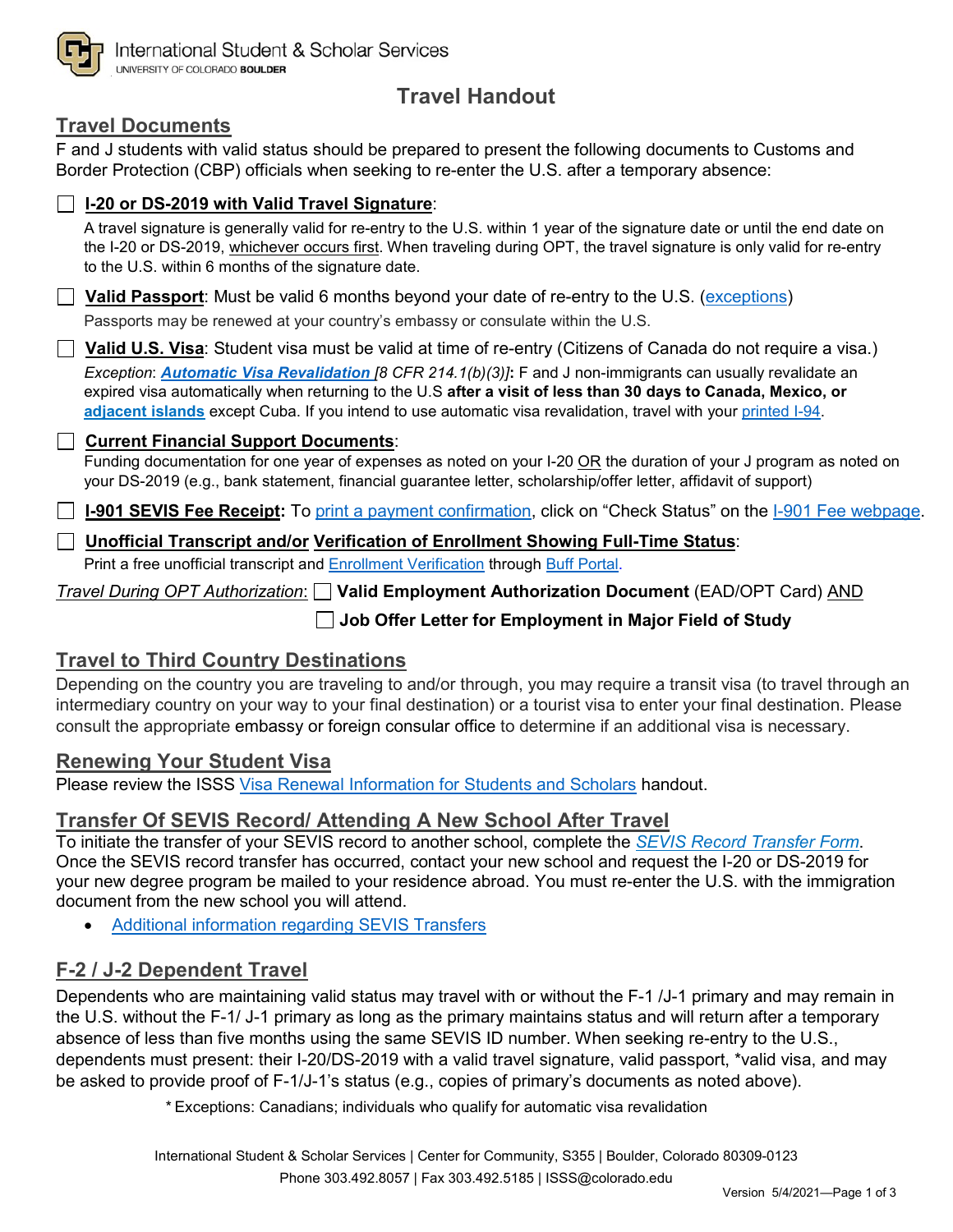

## **Reviewing and Printing Your I-94 Arrival Record**

Review your **I-94 arrival record** every time your re-enter the U.S. to confirm that your entry was recorded properly as Customs and Border Protection sometimes makes mistakes that require correction.

#### **Access the [Customs and Border Protection \(CBP\) I-94 website](https://i94.cbp.dhs.gov/I94/#/home)**.

- Enter information as it appears on the visa you utilized to enter the U.S. or passport (Canadian citizens)
	- When entering your first (given) name, do not include middle names, nicknames, or titles.
- If you are unable to access your I-94 using your visa information:
	- $\circ$  Try entering your name as it appears on your passport biographic page
	- o Try entering your name as it appears in the passport Machine Readable Zone
	- o Try entering your name as it appears on your airline ticket/ itinerary
	- $\circ$  Try entering your date of birth a day before and after your actual birth date
	- $\circ$  Try entering your date of birth a year before and after your actual birth date

#### **Review your I-94 and make sure your arrival was recorded properly.**

|                          | <b>Securing America's Borders</b>                                                                                           | <b>U.S. Customs and Border Protection</b>           |                                                                  |                                                                                          |
|--------------------------|-----------------------------------------------------------------------------------------------------------------------------|-----------------------------------------------------|------------------------------------------------------------------|------------------------------------------------------------------------------------------|
|                          | <b>Most Recent I-94</b>                                                                                                     |                                                     |                                                                  |                                                                                          |
|                          | Admission (I-94) Record Number: 86753099999<br>Most Recent Date of Entry: 2014 December 10<br><b>Class of Admission: F1</b> |                                                     | $1-20: F-1$<br>DS-2019: J-1<br>$H-1B$                            | <b>Class of Admission</b><br>(Dependents: F-2)<br>(Dependents: J-2)<br>(Dependents: H-4) |
|                          | <b>Admit Until Date: D/S</b><br>Details provided on the 1-94 Information form:<br>Last/Surname:<br><b>SIMPSON</b>           |                                                     | Admit Until Date for F & J Status<br>D/S<br>(Duration of Status) |                                                                                          |
| Electronic I-94 Printout | First (Given) Name:<br><b>Birth Date:</b><br><b>Passport Number:</b><br><b>Country of Issuance:</b>                         | <b>LISA</b><br>1979 AUG 11<br>19876543<br>Australia |                                                                  |                                                                                          |

**If you are unable to retrieve your I-94 or the information on your I-94 is incorrect or incomplete:** Obtain an [I-94 correction](http://www.colorado.edu/isss/content/printing-your-electronic-i-94-pdf) with Customs and Border Protection.

**Keep your I-94 printouts to document your maintenance of status.** You do not have to turn I-94s in when exiting the U.S. *Excpetion*: To prove eligibility for automatic visa revalidation, travel with your I-94.

## **Additional Travel Resources**: [ICE Travel FAQ;](https://www.ice.gov/sevis/travel#wcm-survey-target-id) [Visa Renewal;](http://www.colorado.edu/isss/content/visa-renewal-information-students-and-scholars-pdf) [Printing a Copy of Your I-94](http://www.colorado.edu/isss/content/printing-your-electronic-i-94-pdf)

## **Frequently Asked Travel Questions**

*Q: Do I need my original I-20 or DS-2019 or can I use a copy?* 

• You must present your most recent, original I-20 or DS-2019 for your F/J program at the port of entry

*Q: I am outside the U.S. and I forgot my I-20/DS-2019 or the signature is more than a year old! What do I do?*

- Complete the *I-20 /DS-2019 [Document](https://na2.docusign.net/Member/PowerFormSigning.aspx?PowerFormId=5b13202f-2526-4b3f-8a22-24964f7f1e0d) Reprint Request Form* (via DocuSign).
	- o *Students with F-1 Status and Dependents with F-2 Status*:
		- ISSS will reprint and *email* you a *new* I-20 with a *new* travel signature. Print the I-20, sign it on p.1. and carry it with you when you travel to the United States.
		- An electronic or digital travel signature is [valid for the same duration as an ink signature.](https://www.ice.gov/doclib/coronavirus/covid19faq.pdf)